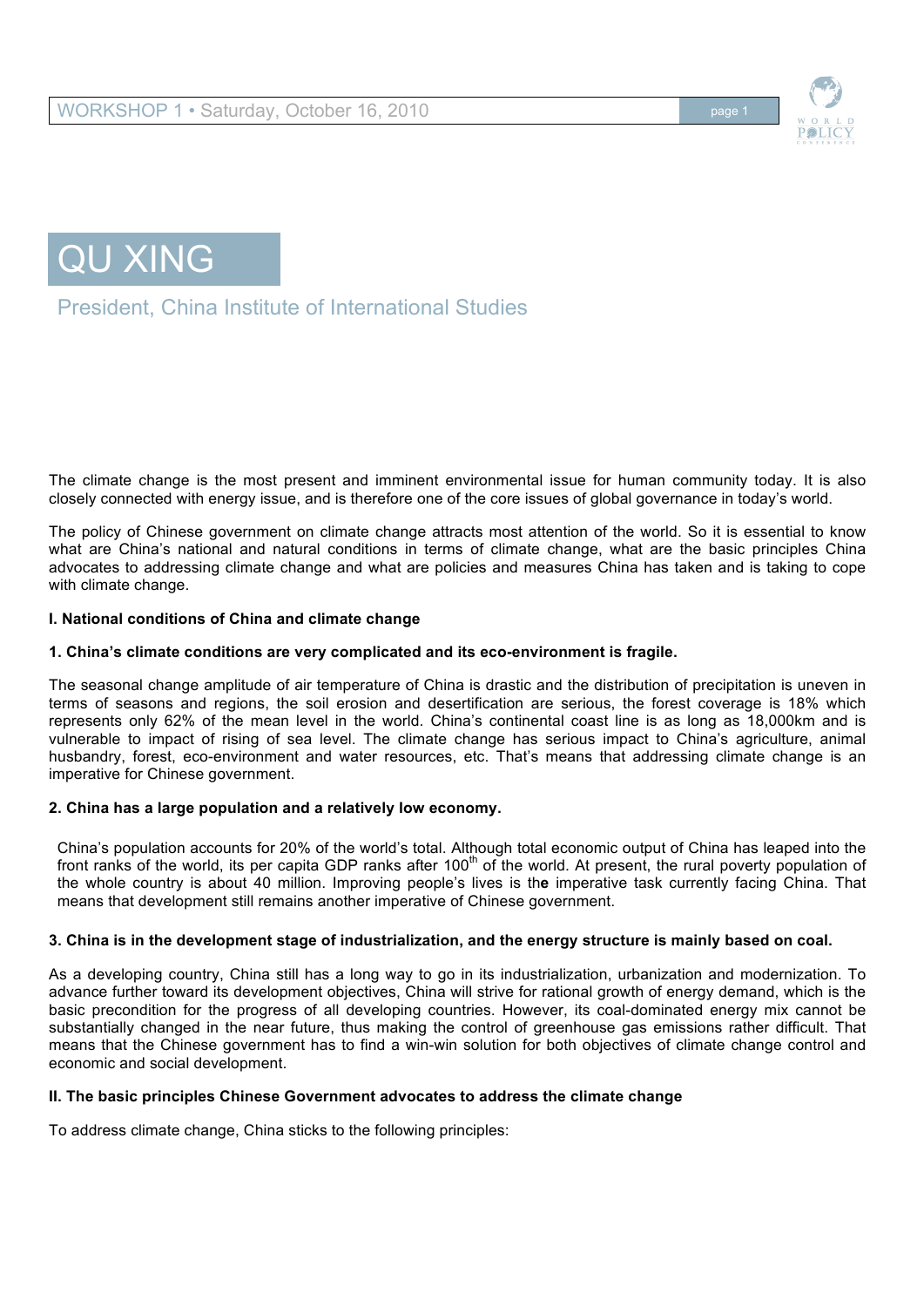

1. To address climate change within the framework of sustainable development. Climate change arises out of development, and should thus be solved along with development. It is necessary to promote sustainable development amidst efforts to address climate change, and strive to achieve the goal of win-win in both.

2. To uphold the principle of "common but differentiated responsibilities," which is a core principle of the UNFCCC. Both developed and developing countries are obligated to adopt measures to decelerate and adapt to climate change. But the level of their historical responsibilities, level and stage of development, and capabilities and ways of contribution vary. Developed countries should be responsible for their accumulative emissions and current high percapita emissions, and take the lead in reducing emissions, in addition to providing financial support and transferring technologies to developing countries. The developing countries, while developing their economies and fighting poverty, should actively adopt adaptation measures, reduce their emissions to the lowest degree and fulfill their duties in addressing climate change.

3.To place equal emphasis on both deceleration and adaptation. Deceleration and adaptation are integral components of the strategy for coping with climate change. Deceleration is a long and arduous challenge, while adaptation is a more present and imminent task. The latter is more important for developing countries. The two must be well coordinated, and with equal stress placed on them.

4. To consider the UNFCCC and the Tokyo Protocol as the kernel mechanism dealing with climate change. The two documents are the main programs for addressing climate change. These documents lay the legal foundation for international cooperation in dealing with climate change, and reflect the common understanding of the international community. They are the most authoritative, universal and comprehensive international framework for coping with climate change. Their status as the kernel mechanism and leading programs should be unswervingly upheld, and other types of bilateral and multilateral cooperation should be supplementary.

5. To rely on the advancement and innovation of science and technology. Technological advancement and innovation are the basis and support for tackling climate change. While promoting their own technological development and application, developed countries are obligated to promote international technological cooperation and transfer, and concretely meet their promises to provide financial and technological support to developing countries, so that the latter can get the funds needed, apply climate-friendly technologies, and build up their capacity to decelerate and adapt to climate change.

6. To rely on mass participation and extensive international cooperation. Dealing with climate change requires changes in the traditional ways of production and consumption, and the participation of the whole of society. China is working to build a resources-conserving and environmental-friendly society, foster a social atmosphere in which the enterprises and the public participate on a voluntary basis under the guidance of the government, and raise enterprises' awareness of corporate social responsibility and the public's awareness of the necessity of care for the global environment.

## **III. Policies and Actions of China to Decelerate Climate Change**

China has adopted proactive policies and taken active actions to slow the process of climate change. It has adopted a number of policies and measures to adjust the economic structure, change the development patterns, save energy and raise the efficiency of energy use, and optimize energy mix and promote afforestation.

### **1. Adjusting the Economic Structure to Promote the Optimizing and Upgrading of the Industrial Structure**

The Chinese government attaches great importance to the adjustment of the economic structure and the transformation of the economic development patterns, and has formulated and implemented a series of industrial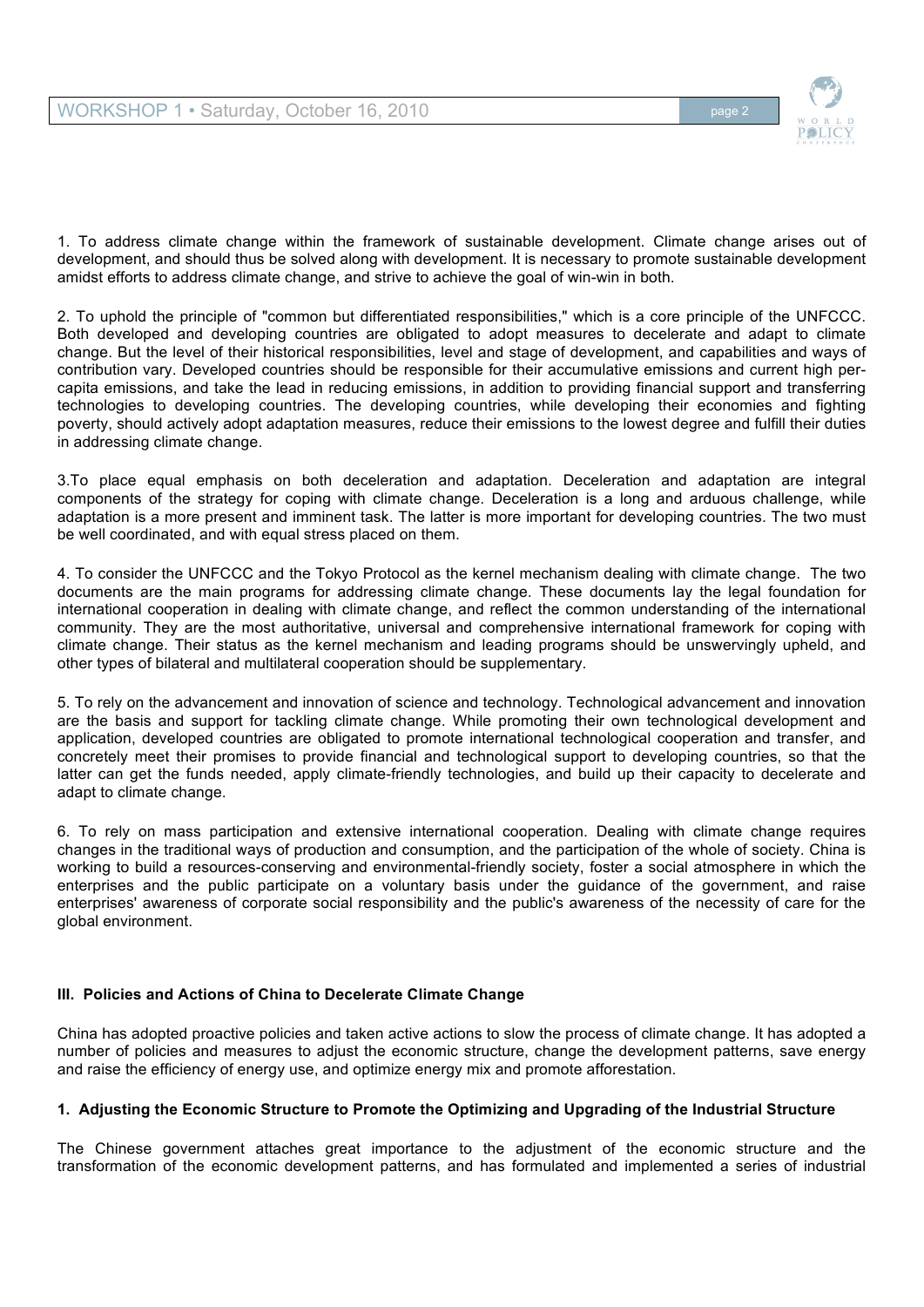

policies and special programs to make the reduction of resources and energy consumption an important part of its industrial policies. The concrete measures taken are as follows: Accelerating the development of the service sector; Making high-tech industry larger and stronger; Accelerating the pace of eliminating backward production capacity; Limiting the excessively rapid expansion of industries that consume a large amount of energy and discharge heavy emissions.

# **2. Making Great Efforts to Save Energy and Raise Energy Efficiency**

The Chinese government attaches great importance to energy conservation, and has made it a fundamental state policy. For a long time it has pursued a policy of putting equal emphasis on both development and energy conservation with priority being given to conservation. Efforts have been made in following fields:

Placing energy conservation and emission reduction in a more prominent position; Accelerating the construction of major energy conservation projects; Promoting energy conservation and emission reduction in key fields; Raising the efficiency of energy development and conversion; Implementing economic policies conducive to energy conservation; Strengthening the construction of the legal system.

## **3. Developing Renewable Energy and Optimizing Energy Mix**

The Law on Renewable Energy and related policies were enacted in 2005 to give priority to renewable energy, to purchase renewable energy at full price, to give users of renewable energy price discounts and to share the utilization of renewable energy among the whole society. A dedicated fund was created for developing renewable energy to support the evaluation and investigation of renewable energy resources, related technological research and development, construction of pilot and demonstration projects, and the development and utilization of renewable energy in the countryside.

Thanks to theses measures, the hydropower, wind power and solar power had a rapid development. Today, the hydropower installed capacity and generating capacity both ranked first in the world. The wind power scale ranks second place in the world in 2010. The heat collection area of solar water heater ranked first in the world. With regard to the consumption proportion of non-fossil energy resource, by 2020, it would account for nearly 15% of one-off energy resource consumption.

## **4. Developing a Recycling Economy to Reduce Greenhouse Gas Emissions**

Attaching great importance to developing a recycling economy, the Chinese government is doing its best to reduce the amount of resources consumed, so as to reduce greenhouse gas emissions from their sources and in the course of production. In recent years, a recycling economy is turning from an idea to action, and developing rapidly across the country. The state has enacted laws and regulations such as the Clean Production Promotion Law, Law on the Prevention of Environmental Pollution by Solid Wastes, Law on a Recycling Economy and Methods on Management of Urban Garbage, etc.

## **5. Promoting Afforestation and Strengthening the Capacity of Carbon Sinks**

In the past 20-odd years, some four million ha of trees have been planted every year with the investment from the central government. Meanwhile, the state also encourages citizens to take part in tree planting. In recent years, through the reform of the collective forest right system, farmers' enthusiasm for tree planting and forest protection has been aroused. It is estimated that tree-planting activities in China between 1980 and 2005 effectively absorbed 3.06 billion tons of carbon dioxide, that forest management absorbed 1.62 billion tons of carbon dioxide, and that carbon dioxide emission was reduced by 430 million tons because of improved forest protection. All this has further enhanced the capacity of forest as the sinks of greenhouse gas.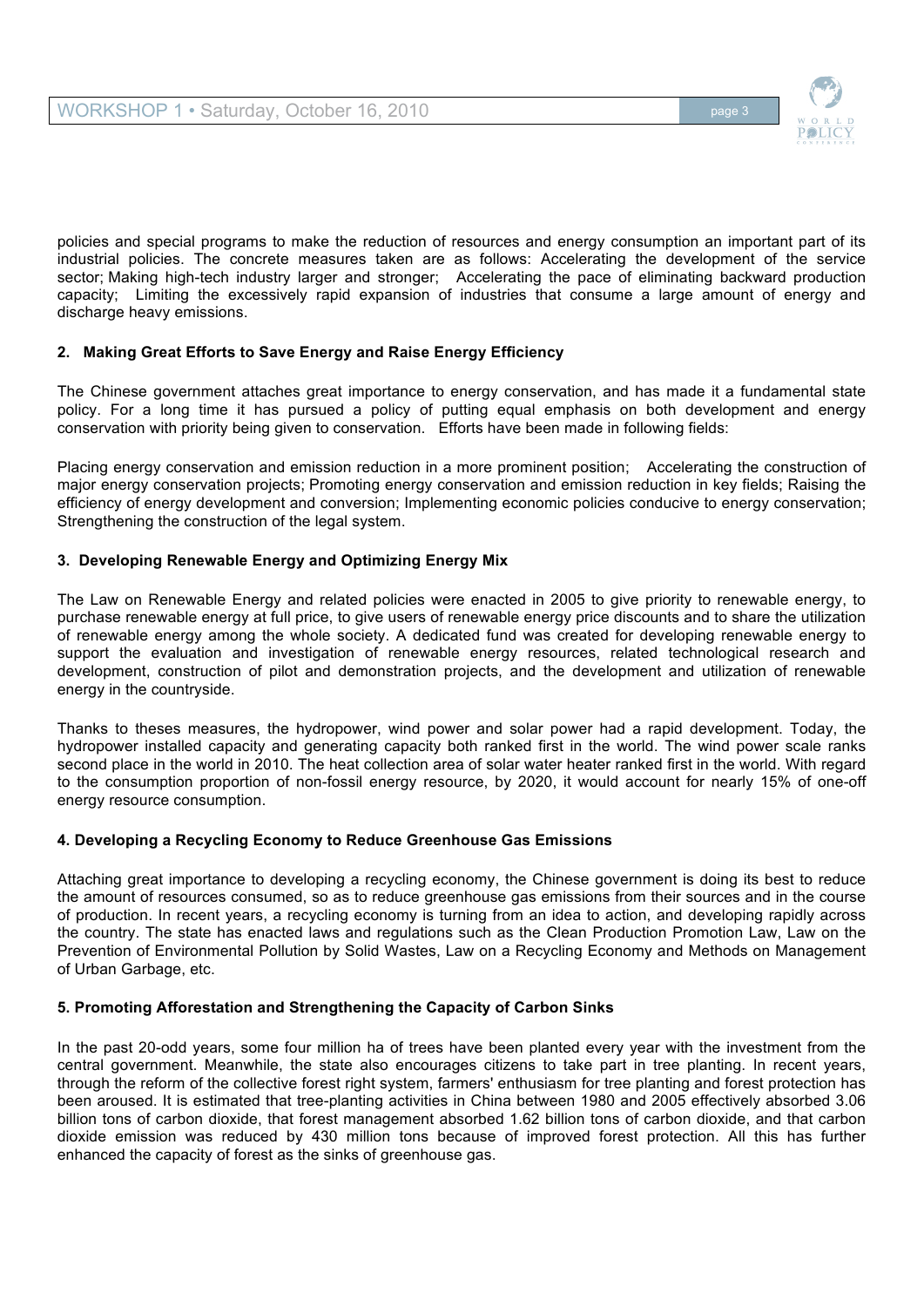

### **6. Intensifying R&D Efforts to Deal with Climate Change Scientifically**

The Chinese government has included response to climate change in the plan for scientific development. The Outline of China's Mid- and Long-term Development Plan for Science and Technology made energy and environment priority fields in the development of science and technology. It listed the observation and monitoring of global climate change and countermeasures as priority issues in the field of environmental protection. China's Special Sci-Tech Campaign to Cope with Climate Change enacted in 2007 set forth phased goals for scientific work as a response to climate change during the 11th Five-year Plan period (2006-2010) and long-term goals up to the year 2020. It mainly discusses the following topics and makes relevant countermeasures: the scientific explanation of climate change, research and development of technologies that can be used to control greenhouse gas emissions, technologies and measures that help adapt to climate change, and major strategies and policies to cope with climate change.

### **IV. China in international cooperation for coping with climate change**

China always participates in and supports the activities in the framework of climate convention and Kyoto protocol, and strived to promote the effective implementation of the convention and the protocol. China seriously performed its obligations stated in climate convention and protocol, in 2004, The People's Republic of China Initial National Communication on Climate was submitted, in 2007, China's National Climate Change Program, and China's Scientific and Technological Action on Climate Change, were released.

As the member of G77 + China, China, together with other developing countries, made constructive effort for successfully holding the UN Climate Change Conference in Copenhagen. This year, China held the Tianjin meeting of UN for climate negotiations, and this was the last work group meeting prior to Cancun Summit in Mexico, and this meeting made comprehensive preparation to the Cancun negotiations.

As to multilateral cooperation, China is the formal member of carbon collection leadership forum, Methane to Market Partnership, The Asia-Pacific Partnership on Clean Development and Climate, and participates in the climate change dialog between G8+5, and in the energy security and climate change meeting of main economies.

As to bilateral cooperation, China established climate change dialog and cooperation mechanism with EU, India, Brazil, South Africa, Japan, USA., Canada, UK, Australia, etc., it helped the developing countries of Africa and small islands countries to improve the capacity for coping with climate change, it positively cooperated with foreign governments, international organizations, overseas research institutions to research on climate change.

China positively boosted and participated in the technological transfer in the framework of climate convention, and strived to build up the domestic environment in favor of international technological transfer, and submitted the technological demands list. It paid high attention to the positive role of cleaner development for promoting the sustainable development of the country, through participating in product cooperation of cleaner development mechanism, it made contribution to reduce international greenhouse gas emission, till Jul. 20, 2008, China had successfully registered 244 cooperation projects of cleaner development mechanism, it is predicted that the annual emission reduction of these projects shall be 113million tons CO2 equivalent.

### **Conclusion**

China made huge efforts for addressing climate change and obtained concrete achievements. As the biggest developing country, the situation of China also shows that, in coping with challenge of climate change, the developing countries, on the one hand, are withstanding the economic impact caused by historical emissions of developed countries, and had to adopt the limited resources to fight environment disaster caused by climate change, on the other hand, are facing the pressure of green house gas emission reduction in the initial stage of industrialization and urbanization, and its economic growth margin shall be seriously narrowed.